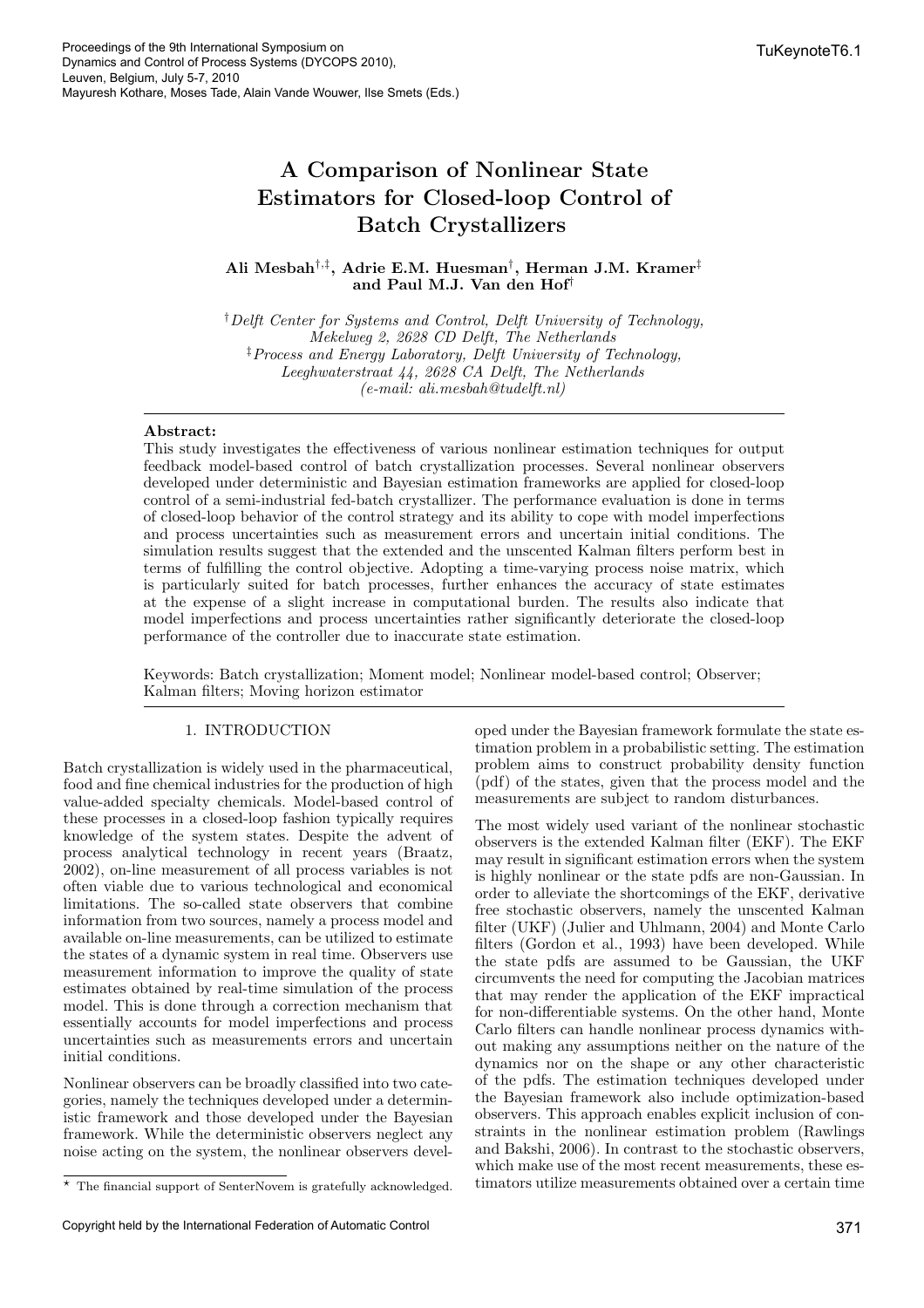horizon to correct for the observation error. Optimizationbased observers generally need not any assumption neither on the state pdfs nor on the noise sequences acting on the system.

This study is intended to investigate the effectiveness of several nonlinear observers for output feedback modelbased control of industrial batch crystallizers. Successful implementation of a model-based control strategy largely relies on estimation accuracy of the current system states, which are utilized to make predictions of the process dynamics in future. The extended Luenberger observer and the extended Kalman filter are the most commonly used techniques for nonlinear state estimation in modelbased control of batch crystallizers; see, e.g., Zhang and Rohani (2003) and Mesbah et al. (2008). Nonetheless, the shortcomings of these observers in coping with the highly nonlinear dynamics of crystallization systems that are subject to large process uncertainties necessitate the recourse to estimation techniques which better suit the inherent characteristics of batch crystallizers. Several state estimation techniques, including deterministic, stochastic and optimization-based techniques, are used to develop nonlinear observers for a semi-industrial seeded batch crystallizer. The dynamics of the process at hand are represented by a reduced-order moment model. The nonlinear observers are embedded in a model-based control framework. This facilitates comparative performance analysis of the observers in terms of their closed-loop control behavior as well as their ability to cope with model imperfections and process uncertainties. This paper aims to give an overview of the pros and cons of the aforementioned nonlinear estimation techniques when applied for on-line control of industrial batch crystallizers.

## 2. NONLINEAR STATE ESTIMATION TECHNIQUES

The class of nonlinear systems of interest is formulated in a discrete-time state space form

$$
x_k = f(x_{k-1}, u_{k-1}, w_{k-1})
$$
  
\n
$$
y_k = h(x_k, u_k, v_k),
$$
\n(1)

where  $x_k$  is a vector of state variables, whose initial values are random variables with a given pdf;  $u_k$  is a vector of measured process inputs that are assumed to be constant over the time interval  $[t_{k-1}, t_k]$ ;  $y_k$  is a vector of output measurements;  $f(x_{k-1}, u_{k-1}, w_{k-1})$  is a nonlinear process model, which is generally the solution of a system of differential algebraic equations over the time interval  $[t_{k-1}, t_k]; h(x_k, u_k, v_k)$  is a possibly nonlinear measurement model;  $w_k$  is a vector of process noise with  $\mathbb{E}[w_k] = 0$ and  $\mathbb{E}[w_k w_k^T] = Q_k$ ;  $v_k$  is a vector of measurement noise with  $\mathbb{E}[v_k] = 0$  and  $\mathbb{E}[v_k v_k^T] = R_k$ . In the following, the algorithms of the nonlinear state estimation techniques considered in this work are presented.

#### 2.1 Extended Luenberger Observer

For a deterministic system, i.e.  $w = 0$  and  $v = 0$ , and extended Luenberger-type observer (ELO) (Zeitz, 1987) can be established as

$$
\hat{x}_{k+1} = f(\hat{x}_k, u_k) + K_k(y_k - h(\hat{x}_k, u_k)), \tag{2}
$$

where  $\hat{x}_k$  is an estimate of the state vector and  $K_k$  is the observer gain that determines the convergence properties

of the observer. The goal of the ELO is to provide an estimate of the state vector such that the observation error

$$
e_{k+1} = x_{k+1} - \hat{x}_{k+1} = f(\hat{x}_k + e_k, u_k) - f(\hat{x}_k, u_k) - K_k(h(\hat{x}_k + e_k, u_k) - h(\hat{x}_k, u_k))
$$
\n(3)

is minimal. For nonlinear systems, a condition, under which the error converges to zero, cannot be readily deduced from the error dynamics. This implies that the observer gain needs to be determined on the basis of a linearized version of the original process model. Thus, linearizing the nonlinear model around  $e = 0$  yields (Dochain, 2003)

$$
e_{k+1} = (A_k - K_k C_k)e_k, \tag{4}
$$

where  $A_k = \left[\frac{\partial f(x_k, u_k)}{\partial x}\right]$  $\frac{\partial x_k, u_k}{\partial x}\big]_{x_k=\hat{x}_k}$  and  $C_k = \left[\frac{\partial h(x_k, u_k)}{\partial x}\right]$  $\frac{x_k, u_k)}{\partial x}$ <sub>xk</sub>= $\hat{x}_k$ are linear approximations of the nonlinear process dynamics around the estimated state vector  $\hat{x}_k$ . The choice of the observer gain  $K_k$  relies on local stability properties of the state estimator. The gain should be chosen such that the linearized error dynamics are asymptotically stable.

In general, the estimation accuracy of the ELO largely depends on how well the linearized model represents the nonlinear process dynamics. Initialization of the observer is also crucial since accurate linearization of process and measurement functions around  $e = 0$  requires that the observer is initialized sufficiently close to the true states.

#### 2.2 Extended Kalman Filter

The extended Kalman filter, which is founded on the notion presented by Kalman and Bucy (1961) for linear systems, is the most widely used state estimation technique in diverse process control applications. This is due to its relatively easy implementation and limited computational burden (Soroush, 1998). The EKF requires that the initial state variables  $x_0$  and the noise sequences acting on the system, i.e.  $w$  and  $v$ , to be random variables with Gaussian distributions. The latter pdfs however remain no longer Gaussian once undergone through nonlinear transformations. Hence, the EKF presents a suboptimal solution to the state estimation problem of nonlinear systems since it assumes that the random variables still retain their Gaussian distribution after the transformation.

The EKF has a recursive algorithm consisting of two parts, namely the prediction stage and the measurement correction stage. In the former stage, the a priori state estimates  $\hat{x}_{k+1|k}$  and their associated error  $P_{k+1|k}$  are determined by propagating the mean  $\hat{x}_{k|k}$  and covariance  $P_{k|k}$  of the state pdfs at the preceding time step through the nonlinear process model and its first order linearization, respectively,

$$
\hat{x}_{k+1|k} = f(\hat{x}_{k|k}, u_k, w_k) \nP_{k+1|k} = F_k P_{k|k} F_k^T + W_k Q_k W_k^T,
$$
\n(5)

where  $F_k = \left[\frac{\partial f(x_k, u_k, w_k)}{\partial x}\right]$  $[\frac{\partial x}{\partial x}]_{x_k = \hat{x}_{k|k}}$  and  $W_k = [\frac{\partial f(x_k, u_k, w_k)}{\partial w}]$  $\frac{\partial_{\varepsilon},u_k,w_k\omega}{\partial w}$ . Subsequently, in the measurement correction stage the a posteriori state estimates  $\hat{x}_{k+1|k+1}$  and their error  $P_{k+1|k+1}$  are calculated using current measurements  $y_k$ 

$$
\hat{x}_{k+1|k+1} = \hat{x}_{k+1|k} + K_k(y_k - h(\hat{x}_{k+1|k}, u_k, v_k)) \nP_{k+1|k+1} = (I - K_k H_k) P_{k+1|k}.
$$
\n(6)

 $K_k$  is the Kalman filter gain defined as

$$
K_k = P_{k+1|k} H_k^T (H_k P_{k+1|k} H_k^T + V_k R_k V_k^T)^{-1}, \quad (7)
$$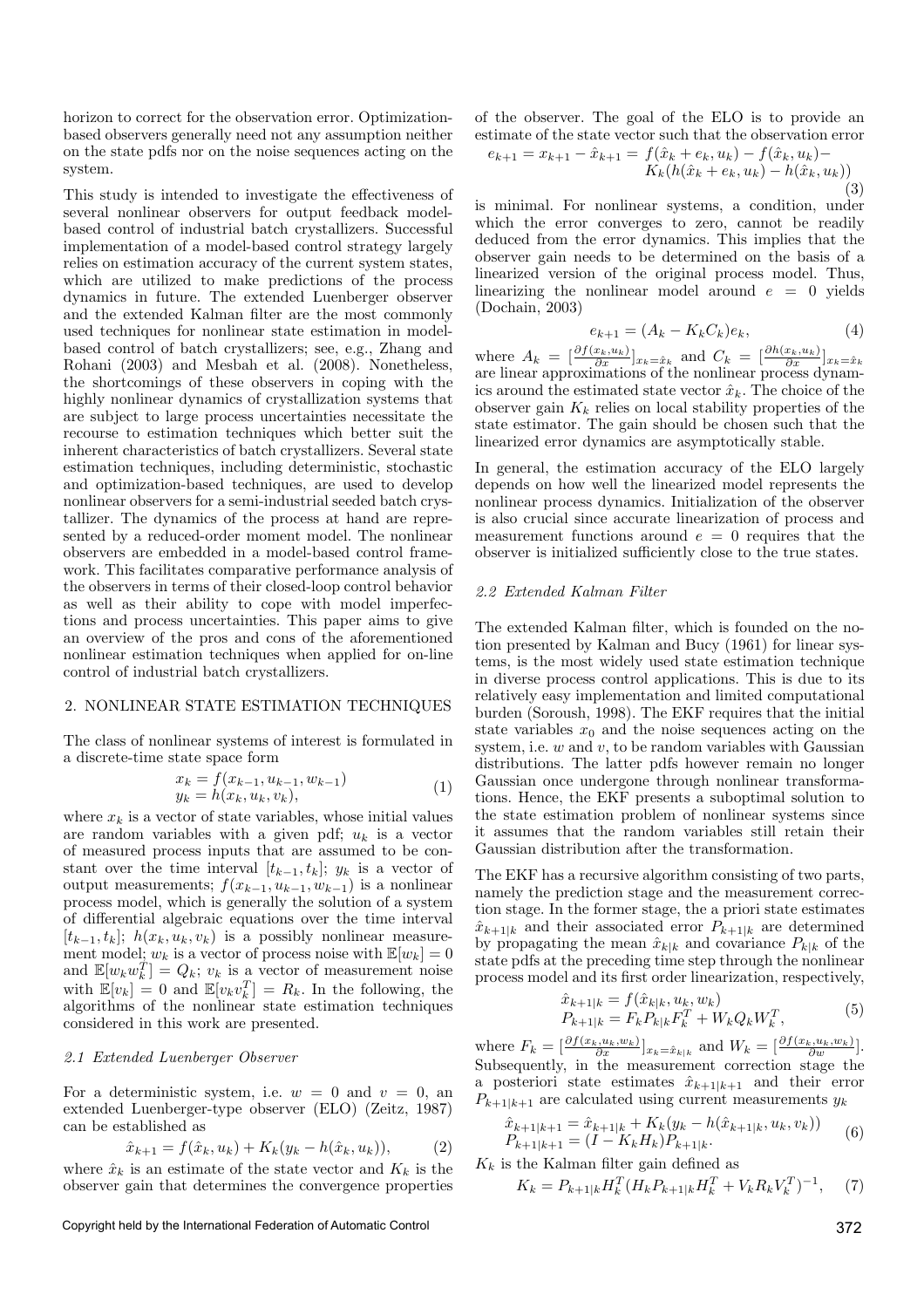where 
$$
H_k = \left[\frac{\partial h(x_k, u_k, v_k)}{\partial x}\right]_{x_k = \hat{x}_{k+1|k}}
$$
 and  $V_k = \left[\frac{\partial h(x_k, u_k, v_k)}{\partial v}\right]$ .

Despite its extensive use, the EKF suffers from several practical shortcomings, namely its inapplicability to highly nonlinear, non-differentiable systems, difficult tuning and inability to systematically incorporate state constraints. A critical evaluation of the extended Kalman filter is given in (Wilson et al., 1998), where the authors have raised their serious doubts on the usefulness of the EKF in industrial applications.

## 2.3 Unscented Kalman Filter

The unscented Kalman filter is primarily developed to alleviate the main deficiency of the EKF, i.e. linear approximation of the nonlinearities, by applying the unscented transformation to the Kalman estimation notion. According to Julier and Uhlmann (2004), the underlying idea is to approximate the Gaussian pdf of the states by a number of deterministically chosen points, the so-called sigma points, such that their mean and covariance match those of the prior distribution. These points are then propagated through the nonlinear system model to determine expectations and covariances of the state estimates. Clearly, this is in contrast to the EKF that propagates only a single point through a linearized version of the original system model.

The filter algorithm is defined on the basis of the same steps as in the EKF. A set of  $2n + 1$  symmetric sigma points, where  $n$  denotes the dimension of the state vector, is generated around the means of the set with a distance of the square root of the covariances. Once the sigma points are chosen, they are propagated through the nonlinear model equations to calculate the predicted mean and covariance based on the transformed set of points

$$
\chi_{k+1}^{i} = f(\chi_{k}^{i}, u_{k}, w_{k})
$$
\n
$$
P_{k+1|k} = \sum_{\substack{i=1 \ i=1}}^{2n+1} W_{i}[\chi_{k+1}^{i} - \hat{x}_{k+1|k}][\chi_{k+1}^{i} - \hat{x}_{k+1|k}]^{T}
$$
\n
$$
\hat{x}_{k+1|k} = \sum_{i=1}^{2n+1} W_{i}\chi_{k+1}^{i}.
$$
\n(8)

It is evident that the prediction stage differs from the EKF in that the unscented Kalman filter does not linearize the nonlinear model. Instead, it propagates a cluster of points, centered around the current state estimates, to more accurately approximate mean and covariance of the state pdfs. The a priori state vector and its associated covariance are then updated using measurements  $y_k$ 

$$
\gamma_{k+1}^{i} = h(\chi_{k}^{i}, u_{k}, v_{k})
$$
\n
$$
\hat{y}_{k+1|k} = \sum_{i=1}^{2n+1} W_{i} \gamma_{k+1}^{i}
$$
\n
$$
P_{yy,k+1|k} = \sum_{i=1}^{2n+1} W_{i} [\gamma_{k+1}^{i} - \hat{y}_{k+1|k}] [\gamma_{k+1}^{i} - \hat{y}_{k+1|k}]^{T}
$$
\n
$$
P_{xy,k+1|k} = \sum_{i=1}^{2n+1} W_{i} [\chi_{k+1}^{i} - \hat{x}_{k+1|k}] [\gamma_{k+1}^{i} - \hat{y}_{k+1|k}]^{T}
$$
\n
$$
K_{k} = P_{xy,k+1|k} P_{yy,k+1|k}^{-1}
$$
\n
$$
\hat{x}_{k+1|k+1} = \hat{x}_{k+1|k} + K_{k}(y_{k} - \hat{y}_{k+1|k})
$$
\n
$$
P_{k+1|k+1} = P_{k+1|k} - K_{k} P_{yy,k+1|k} K_{k}^{T},
$$
\n(9)

Copyright held by the International Federation of Automatic Control 373

where  $W_i$  denote the weighting coefficients.

The computational efficiency of the UKF is comparable to that of the EKF; being in the order of  $O(n^3)$  operations, provided that the dimension of the state vector is large compared to the number of measurements. The UKF is however easier to implement and provides at least second order accuracy for the covariance approximations, while the EKF is only accurate up to the first order moment of the pdfs.

#### 2.4 Ensemble Kalman Filter

The ensemble Kalman filter (EnKF) (Evensen, 1997), belonging to the broader class of Monte Carlo filters, constitutes a class of derivative free nonlinear filters that can cope with multimodal and non-Gaussian distributions. The EnKF is a suboptimal estimator, where the error statistics are predicted by solving the Fokker-Planck equation by means of a Monte Carlo method. The underlying notion of the EnKF is to represent the state pdfs by a large ensemble of randomly chosen states, which aims to describe all statistical properties of the system variables. Integrating the ensemble members forward in time according to the stochastic system dynamics is equivalent to solving the Fokker-Planck equation using a Monte Carlo method.

In the prediction stage of the filter algorithm, a set of sample points, i.e.  $\hat{x}_{k|k}^i$ , that describes the statistics of the state pdfs is generated using the Monte Carlo sampling. The sample points are propagated through the nonlinear system to compute a cloud of transformed sample points

$$
\hat{x}_{k+1|k}^i = f(\hat{x}_{k|k}^i, u_k, w_k). \tag{10}
$$

These sample points are then used to estimate the a priori sample mean and error covariance matrices

$$
\bar{x}_{k+1|k} = \frac{1}{N} \sum_{i=1}^{N} \hat{x}_{k+1|k}^{i}
$$
\n
$$
\bar{y}_{k+1|k} = \frac{1}{N} \sum_{i=1}^{N} h(\hat{x}_{k+1|k}^{i}, u_k, v_k)
$$
\n
$$
E_{x_{k+1|k}} = [\hat{x}_{k+1|k}^{1} - \bar{x}_{k+1|k} \cdots \hat{x}_{k+1|k}^{N} - \bar{x}_{k+1|k}]
$$
\n
$$
E_{y_{k+1|k}} = [\hat{y}_{k+1|k}^{1} - \bar{y}_{k+1|k} \cdots \hat{y}_{k+1|k}^{N} - \bar{y}_{k+1|k}]
$$
\n
$$
P_{xy,k+1|k} = \frac{1}{N-1} E_{x_{k+1|k}} E_{y_{k+1|k}}^{T}
$$
\n
$$
P_{yy,k+1|k} = \frac{1}{N-1} E_{y_{k+1|k}} E_{y_{k+1|k}}^{T}
$$
\n(11)

The error covariance matrices are defined around the ensemble mean, implying that the ensemble mean provides the best estimate of the state variable and the spread of the ensemble members around the mean is a natural definition of the error of the ensemble mean. Finally, the EnKF performs an ensemble of parallel data assimilation steps to obtain the a posteriori state estimates

$$
K_k = P_{xy,k+1|k} P_{yy,k+1|k}^{-1}
$$
  
\n
$$
\hat{x}_{k+1|k+1}^i = \hat{x}_{k+1|k}^i + K_k(y_k - h(\hat{x}_{k+1|k}^i, u_k, v_k))
$$
  
\n
$$
\bar{x}_{k+1|k+1} = \frac{1}{N} \sum_{i=1}^N \hat{x}_{k+1|k+1}^i.
$$
\n(12)

The computational cost of the EnKF is in the order of  $O(pNn)$  operations, where p is the number of outputs of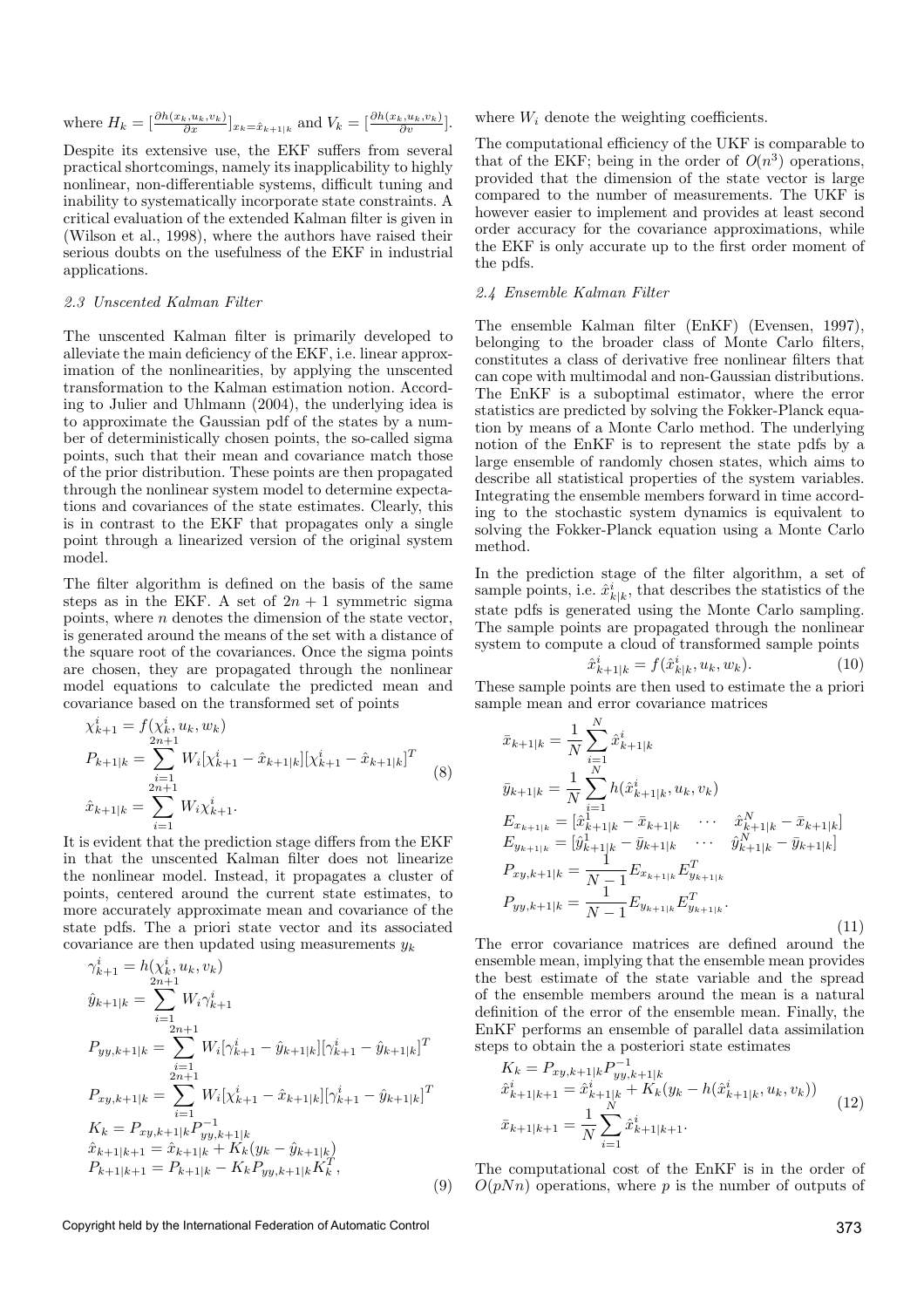the system,  $N$  is the ensemble size and  $n$  is the dimension of the state vector (Gillijns et al., 2006). Thus, if  $N \ll n$ , the computational burden of the EnKF will be less than that of the EKF. When  $N$  is large, the EnKF will however become computationally too expensive since the model needs to be simulated N times.

### 2.5 Moving Horizon Estimator

What distinguishes the moving horizon estimator from other estimation techniques is its ability to incorporate constraints in the estimation problem. The MHE is an optimization-based estimator, wherein the state estimates are obtained by solving a minimization problem such as the sum of squared errors (Robertson et al., 1996). On the contrary to the classical state estimators, which only utilize the most recent measurements to update the model predictions, the MHE uses measurements gathered over a certain time interval for the observer correction.

The moving horizon estimation problem can be stated in its most general form as the solution of the following optimization problem (Rao and Rawlings, 2002)

$$
\min_{x_{T-P}, \{w_k\}_{k=T-P}} \sum_{k=T-P}^{T-1} ||v_k||_{R^{-1}}^2 + ||w_k||_{Q^{-1}}^2 + \sum_{Z_{T-P}(x_{T-P})}^{T-1} (13)
$$

subject to : equation  $(1)$ 

$$
x_k \in X, w_k \in W, v_k \in V,
$$

where the sets  $X$ ,  $W$  and  $V$  can be constrained;  $P$  is the horizon size. Equation  $(13)$  implies that the last  $P$ measurements are explicitly used to solve the optimal estimation problem over time horizon  $T - P \leq k \leq T - 1$ . The remaining process measurements are accounted for by using function  $Z_{T-p}(x_{T-p})$ , the so-called arrival cost term, which essentially summarizes the effect of the prior measurement information on the state estimates at time instant  $T - P$ . In fact by providing a means to compress data, the arrival cost term facilitates the transformation of an infinite dimensional optimization problem into one of finite dimension. Exact algebraic expressions for the arrival cost term only exist for unconstrained, linear systems under Gaussian assumptions, where the moving horizon estimator reduces to the Kalman filter. In the case of constrained, nonlinear systems the arrival cost term needs to be approximated in order to compute the error covariance of the estimated states at time instant  $T - P$ . Adequate approximation of the arrival cost term is crucial to guaranteeing stability and performance of the MHE.

# 3. CASE STUDY: A SEMI-INDUSTRIAL FED-BATCH CRYSTALLIZER

The above discussed estimation techniques are used to design nonlinear observers for seeded fed-batch evaporative crystallization of an ammonium sulphate-water system. The crystallization tales place in a semi-industrial crystallizer. In general, the nonlinear dynamics of crystallization systems are described by a set of differential algebraic equations

$$
\begin{array}{ll}\n\dot{x} = f(t, x, z, y, u, \theta) & x(t_0) = x_0 \\
0 = g(t, x, z, y, u, \theta) & y = h(t, x, z, y, u, \theta),\n\end{array} \tag{14}
$$

Copyright held by the International Federation of Automatic Control 374

Table 1. Computational times of the observers

| Nonlinear observer     | Average CPU-time*   |
|------------------------|---------------------|
|                        | of one iteration, s |
| ELO                    | 0.012               |
| <b>EKF</b>             | 0.012               |
| $EKF$ (Time-varying Q) | 0.013               |
| UKF                    | 0.032               |
| UKF $(Time-varying Q)$ | 0.033               |
| EnKF                   | 0.157               |
| MHE                    | 0.424               |

<sup>∗</sup> The reported CPU-times correspond to the Microsoft Windows XP (Professional) operating system running on a Genuine Intel(R) T2050 @1.60GHz processor with 1 GB RAM.

where  $f, g$  and  $h$  are the sets of explicit system state, algebraic and output equations, respectively;  $t$  is the time;  $x$  is the state vector;  $z$  is the vector of algebraic variables;  $y$  is the vector of measurements;  $u$  is the vector of process inputs;  $\theta$  is the model parameter set. For the system at hand, the state vector contains the five leading moments of crystal size distribution (CSD) and the solute concentration, whereas the vector of algebraic variables consists of kinetic variables, namely total nucleation and crystal growth rates. As the evolution of CSD throughout a batch run is measured, the five leading moments of CSD comprise the output vector. On the other hand, heat input to the crystallizer serves as the only mechanism to generate supersaturation and consequently govern the crystallization process. Note that in equation (14)  $x_0$  represents the initial states of the system determined by the seed characteristics and the initial solute concentration. A detailed description of the fed-batch crystallizer under study and its nonlinear process model can be found in (Mesbah et al., 2009).

In order to assess the performance of the nonlinear estimation techniques for on-line closed-loop control of the crystallizer, the observers are embedded in an output feedback model-based control framework; see Fig. (1). As discussed in (Mesbah et al., 2008), the observer plays a key role in this control strategy through estimating the states of the system at each sampling time interval when measurements  $y_{meas}$  become available. The estimated states  $\hat{x}$  are used to recursively initialize the dynamic optimizer, which calculates the optimal operating policy of the crystallizer, i.e.  $u_{opt}$ , such that a maximum admissible crystal growth rate is maintained throughout a batch run. In this study, the model-based control strategy is applied to a plant simulator that simulates the system by using exactly the



Fig. 1. Output feedback model-based control framework.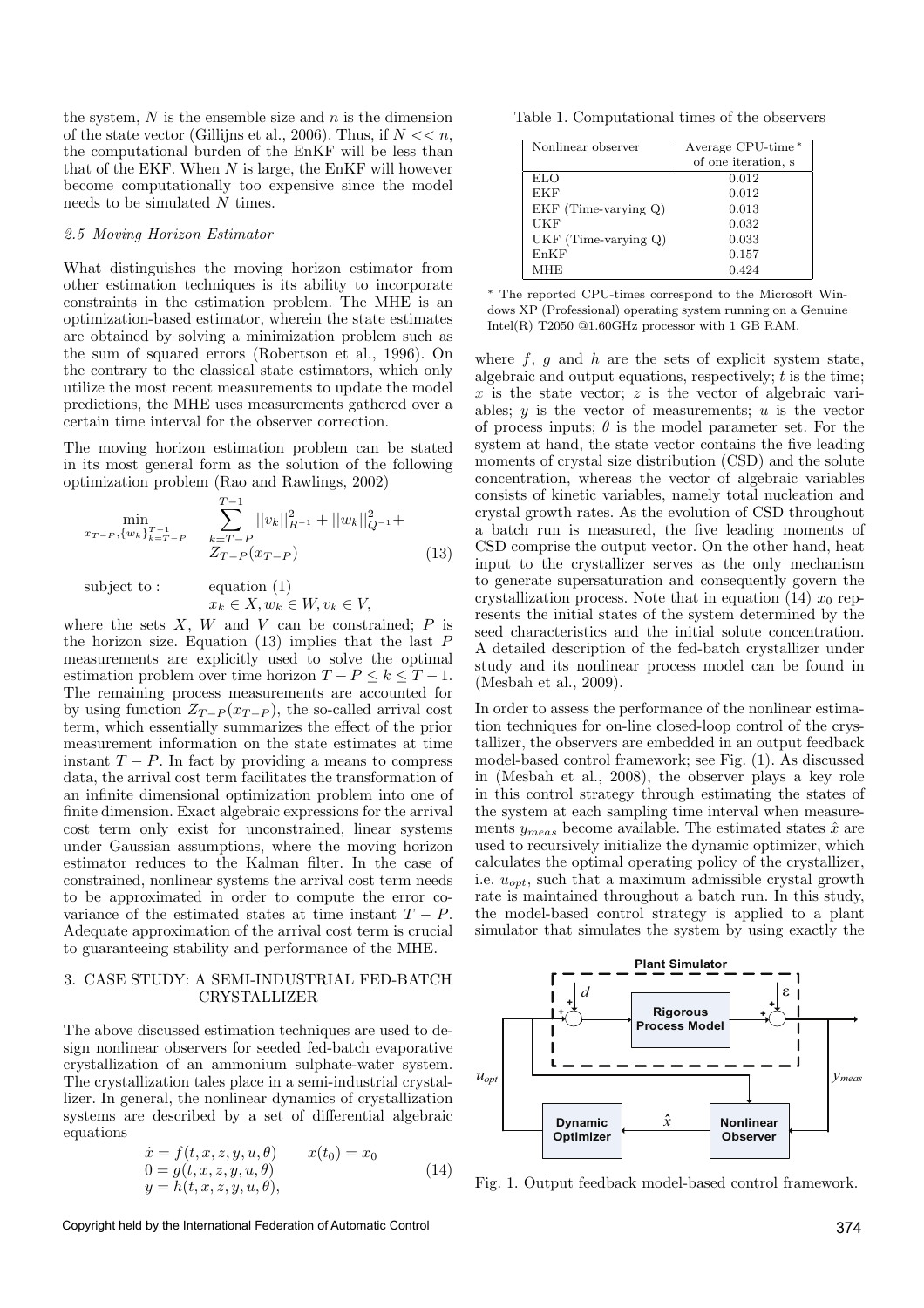

Fig. 2. Estimation errors of the  $2^{nd}$  moment of CSD under the nominal scenario.

same nonlinear process model as the one incorporated in the observer and the dynamic optimizer. The closedloop performance of the control strategy, which is largely dependent on the quality of state estimates, is evaluated under the following scenarios:

- nominal case, where the measurements are corrupted by random noise sequences possessing normal distributions;
- uncertain case, which aims to examine how well the control objective, namely the reference crystal growth rate trajectory tracking, is fulfilled in the presence of model imperfections and process uncertainties.

The tuning parameters of the observers remain fixed under the two scenarios in order to have a fair performance evaluation. The errors associated with the estimated states are expressed in terms of the normalized root mean squared error (NRMSE)

$$
NRMSE = \sqrt{\mathbb{E}\left[\left(\frac{x(t) - \hat{x}(t)}{x(t)}\right)^2\right]},
$$
\n(15)

where the expected value of the relative estimation errors is defined on the basis of 50 simulation runs.

Fig. (2) shows the estimation errors of the  $2^{nd}$  moment of CSD for all nonlinear observers under the nominal scenario. Amongst the five leading moments of CSD, the control objective, which is calculated on the basis of the solute concentration estimates, is more closely related to the  $2^{nd}$  moment. As can be seen, the ELO exhibits the worst estimation accuracy, whereas the other observers, in particular the EKF and the UKF, provide state estimates with considerably less errors. This is attributed to the inability of the ELO to effectively cope with measurement noise due to its deterministic estimation framework. In order to further improve the quality of state estimates obtained by the EKF and the UKF, a time-varying process noise matrix that particularly suits batch processes is adopted (Valappil and Georgakis, 2000). Fig. (2) suggests that the latter tuning approach results in a better estimation quality. As shown in Table (1), the additional computational effort required for computing the time-varying process noise matrix is small.



Fig. 3. Errors in the reference crystal growth rate trajectory tracking under the nominal scenario.

The extent to which the estimation quality of states influences the effectiveness of the model-based control strategy in terms of the reference crystal growth rate trajectory tracking is investigated. Fig. (3) shows the normalized root mean squared errors of the control objective. The errors are calculated on the basis of deviations of the crystal growth rate with respect to its reference trajectory in the time frame over which the control objective can be fulfilled. As can be seen, the relatively poor state estimation by the ELO and the MHE leads to ineffective fulfillment of the maximum admissible crystal growth rate. On the other hand, as expected, the Kalman filters allow the controller to more closely track the reference trajectory that in turn will result in a product with the desired quality attributes. The increase in estimation errors at approximately 7500 s is due to the inability of the controller to closely follow the reference trajectory at all times during a batch run.

The capacity of the nonlinear observers in coping with model imperfections and process uncertainties is investigated under the uncertain scenario. The kinetic parameters of the underlying model of the control strategy are varied for 35% with respect to their nominal values in the plant simulator. Process uncertainties are induced through uncertain initial conditions and systematic measurement



Fig. 4. Errors in the reference crystal growth rate trajectory tracking under the uncertain scenario.